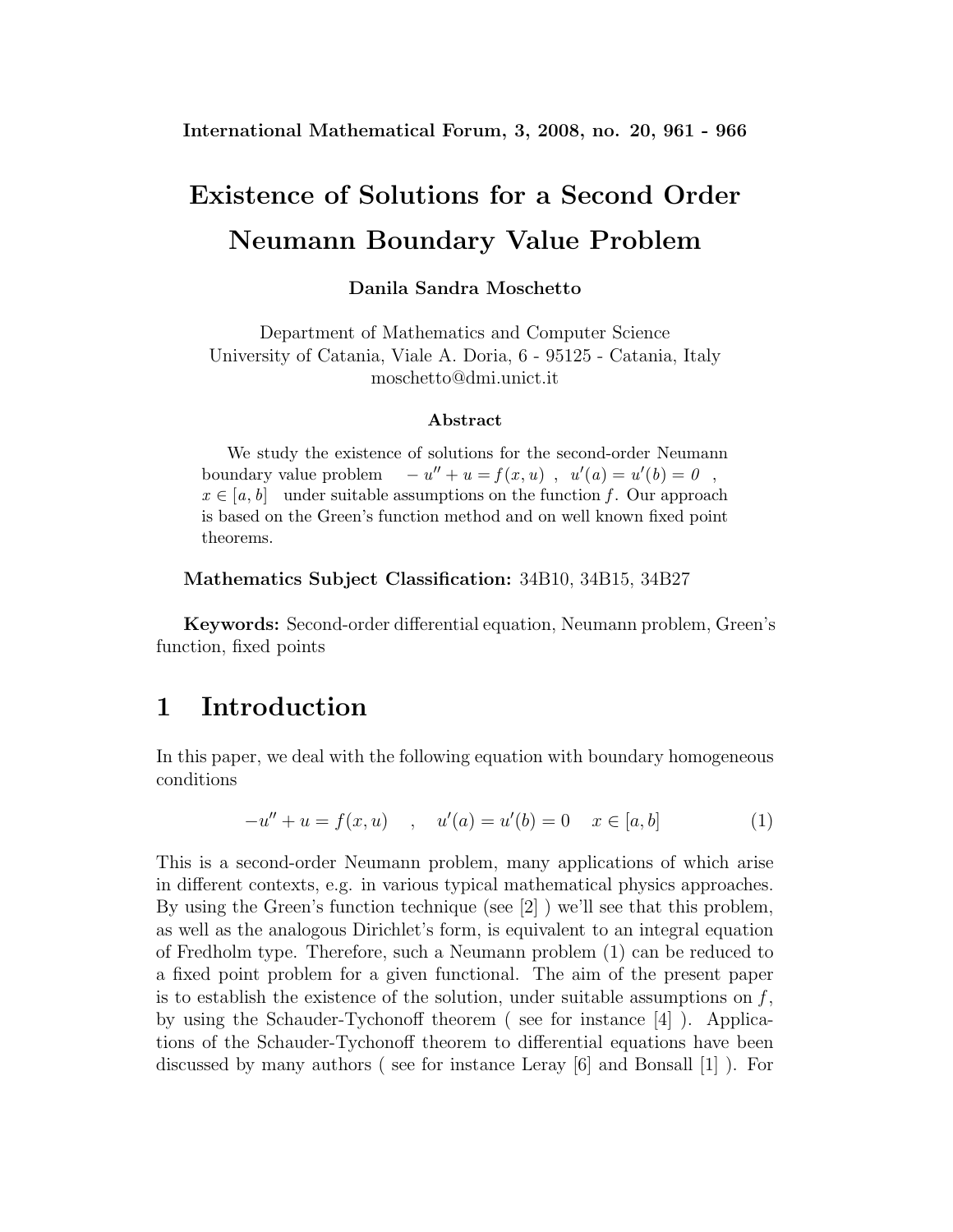the sake of completeness we include at first, under peculiar hypothesis on  $f$ , the proof of the existence and uniqueness of the solution of (1) by using the Banach-Caccioppoli's fixed point theorem which, as known, applies to contraction (distance-diminishing) maps of a complete metric space into itself. In such a case, we present also a construction of the solution of (1) by means of successive approximations method.

### **2 The second-order Neumann Problem**

As it's well known by the literature, problems of the kind (1) can be solved by preliminarly considering the following Neumann problem

$$
-u'' + u = v \t , \t u'(a) = u'(b) = 0 , \t x \in [a, b]
$$
 (2)

by assuming, of course,  $v \in L^1([a, b])$ .

The solution of (2) can be written in the form

$$
u(x) = \int_{a}^{b} G(x, t)v(t)dt
$$
 (3)

where

$$
G(x,t) = g(x,t) - \frac{e^x}{e^{2b} - e^{2a}} \left\{ e^b \left( \frac{\partial g}{\partial x} \right)_{x=b} - e^a \left( \frac{\partial g}{\partial x} \right)_{x=a} \right\} +
$$
  
+ 
$$
\frac{e^{-x}}{e^{-2b} - e^{-2a}} \left\{ e^{-b} \left( \frac{\partial g}{\partial x} \right)_{x=b} - e^{-a} \left( \frac{\partial g}{\partial x} \right)_{x=a} \right\}
$$

The function  $q(x, t)$  should be solution of the following differential equation in the distributional sense

$$
-\frac{\partial^2 g}{\partial x^2}(x,t) + g(x,t) = \delta(x-t)
$$

whose solution, by means of the Fourier transform technique, is  $g(x, t) =$  $\frac{1}{2}e^{-|x-t|}$ . Consequently,

$$
G(x,t) = \frac{\cosh(b-\xi)\cosh(a-\eta)}{\sinh(b-a)}
$$
(4)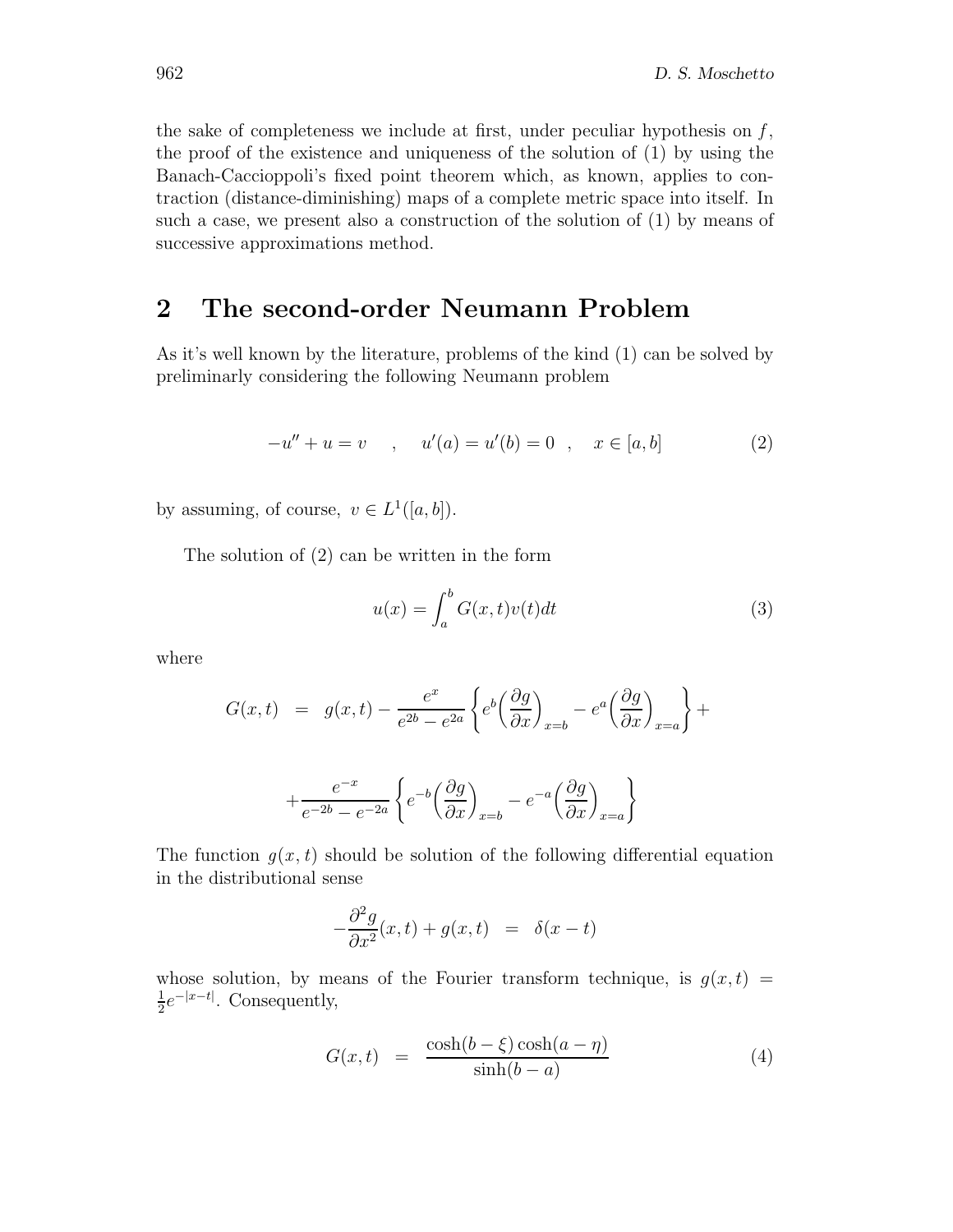with  $\xi = max(x, t), \eta = min(x, t)$  and  $(x, t) \in D = [a, b] \times [a, b]$ . We remark that the  $G(x, t)$  represents the Green's function for the problem (2) and satisfies the conditions

$$
\left(\frac{\partial G}{\partial x}\right)_{x=a} = \left(\frac{\partial G}{\partial x}\right)_{x=b} = 0\tag{5}
$$

The function  $G(x, t)$  is continuous and positive over all D. Moreover, one has both  $\frac{\partial G}{\partial x}(x,t) \neq 0$  and  $\frac{\partial G}{\partial t}(x,t) \neq 0$ ,  $\forall$   $(x,t) \in intD$  and also  $G(x,t) \leq$  $\coth(b - a)$ ,  $\forall$   $(x, t) \in D$ .

### **2.1 An existence and uniqueness theorem**

Let  $f(x, u)$  be a measurable and bounded function defined in [a, b]  $\times R$ . Thus, by (3) the boundary value problem (1) is equivalent to the following integral equation of Fredholm type

$$
u(x) = \int_{a}^{b} G(x, t) f(t, u(t)) dt
$$
\n(6)

We suppose now that  $f(x, u)$  is also a Lipschitz function with respect to u, uniformely with respect to x. Denoting by  $L$  a Lipschitz constant, we prove that, provided

$$
L < \frac{\tanh(b-a)}{b-a} = \Lambda \tag{7}
$$

the problem (1) has a unique solution. We remark that if define a functional  $\Phi: C^{\theta}([a, b]) \longrightarrow C^{\theta}([a, b])$  as  $\Phi(u(x)) = \int_a^b G(x, t) f(t, u(t)) dt$  the (6) becomes a fixed point problem. Hence, the assumption (7) implies that the functional  $\Phi$  is a contraction map in  $C^{\theta}([a, b])$  with  $L/\Lambda$  a Lipschitz constant and, as it's well known, the Banach-Caccioppoli's fixed point theorem assures that  $\Phi$  has a unique fixed point  $u \in C^0([a, b])$  satisfying the integral equation (6).

In order to construct such a solution, let us consider the following recursive sequence

$$
u_n(x) = \int_a^b G(x, t) f(t, u_{n-1}(t)) dt \quad , \quad \forall \ n \in N \tag{8}
$$

where

$$
u_o(x) = 0
$$

It results that, in our hypothesis, the  $u_n(t)$  are continuous functions for every  $t \in [a, b]$  and from (5) it follows also that the boundary conditions of (1) are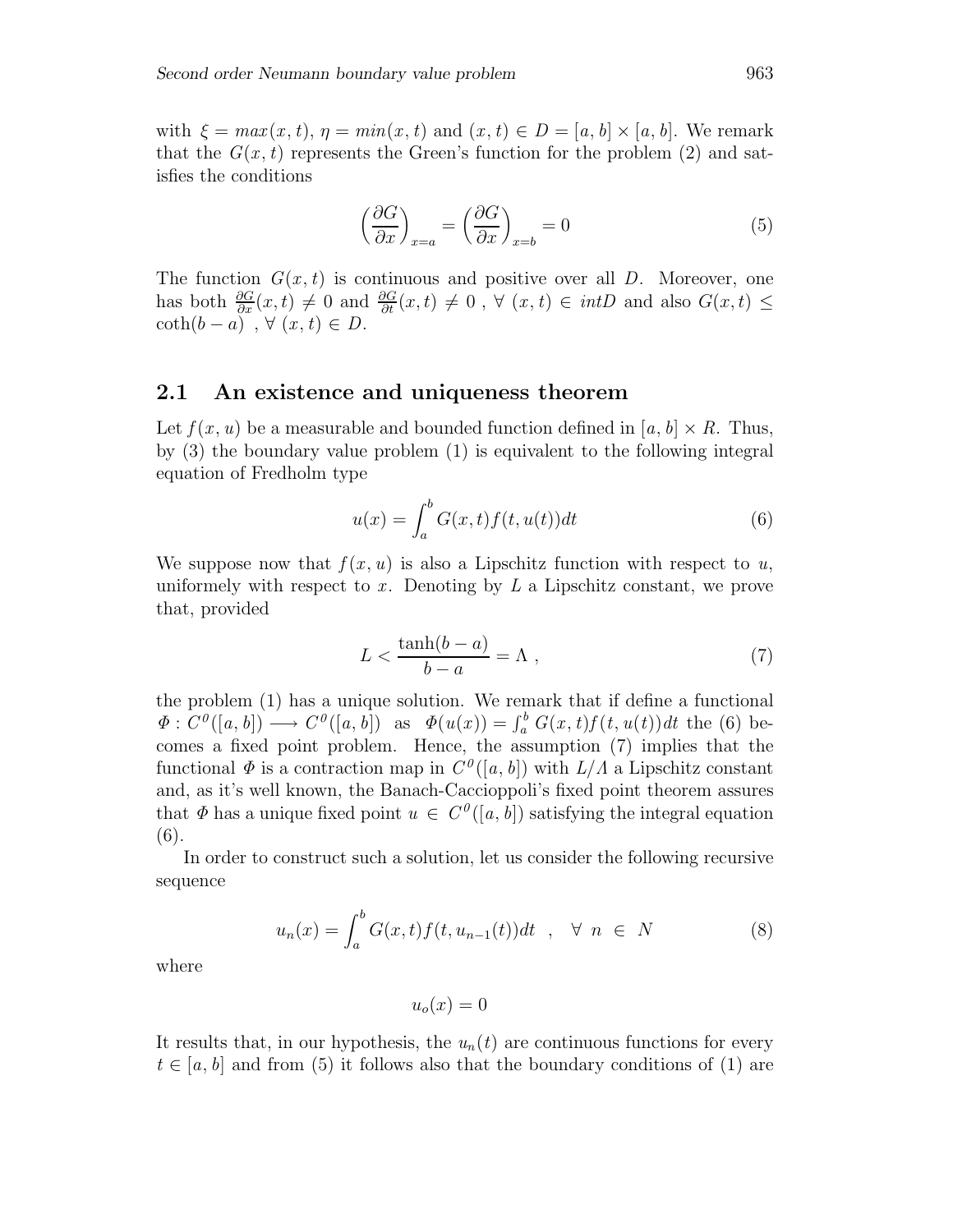satisfied at each step n. Then, by setting  $H = max_{t \in [a,b]} |f(t, 0)|$ , the (8) implies

$$
|u_k(x) - u_{k-1}(x)| \le \frac{H}{L} [L/\Lambda]^k \quad , \quad \forall \ k \in \ N \quad , \ \forall \ x \in [a, b]
$$

This implies the total and hence the uniform convergence of the  ${u_n(x)}_n$ sequence towards a continuous function  $u(t)$ . Consequently, the sequence  ${z_n(x,t) = G(x,t)f(t, u_{n-1}(t))\}_n$  converges uniformely,  $\forall (x, t) \in D$ , towards the limit function  $z(x, t) = G(x, t)f(t, u(t))$  being

$$
|z_n(x,t) - z(x,t)| \le \coth(b-a)L|u_n(t) - u(t)| \quad , \forall \quad n \in N \; , \quad \forall \ (x,t) \in D
$$

Therefore, by the Uniform Convergence Theorem, it follows from (8) that the limit function  $u(t)$  is just the solution of (6). Such a solution is obviously unique. Indeed, arguing by contradiction, let  $w(t)$  be another solution of the problem (1) . From (6) clearly follows the inequality

$$
|u(x) - w(x)| \le \frac{L}{\Lambda} \max_{x \in [a,b]} |u(x) - w(x)| \quad , \quad \forall \ x \in [a,b]
$$

which by (7) obviously leads to an absurdity.

### **2.2 An existence theorem**

Let us assume, now that

- i) the function  $x \mapsto f(x, u)$  is measurable  $\forall u \in R$
- ii) the function  $u \mapsto f(x, u)$  is continuous for almost every  $x \in [a, b]$

iii)there exist two functions  $p(x)$  and  $s(x) \in L^1([a, b])$  such that, for almost every  $x \in [a, b]$ , for every  $u \in R$  and for every  $r > 0$  one has

$$
|f(x, u)| \le p(x)|u|^r + s(x)
$$

with the constraint

$$
\|p\|_{L^1} + \|s\|_{L^1} < \tanh(b-a)
$$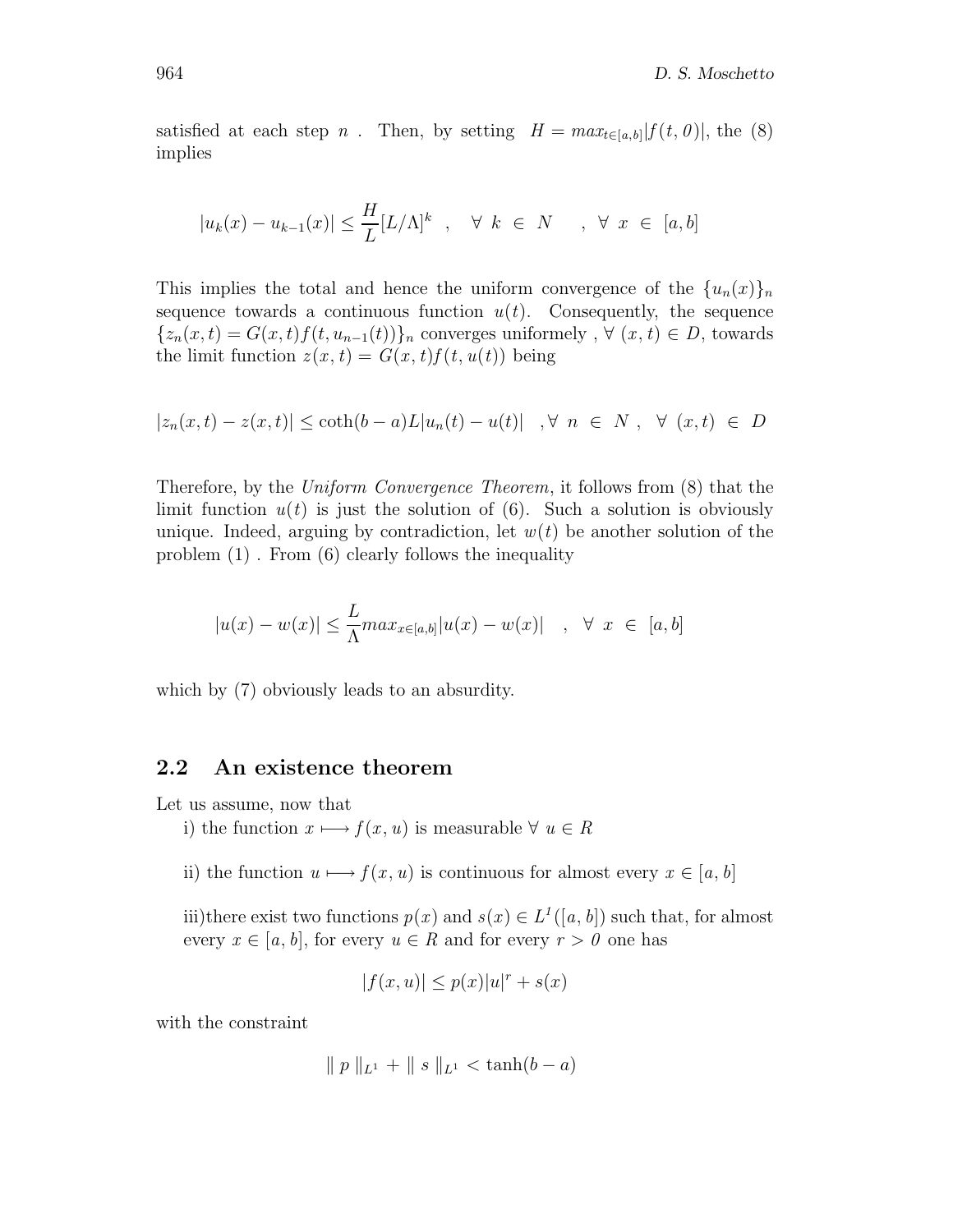and prove the existence of solutions of (1). By defining the functional

$$
\Psi(v(x)) \equiv \Psi(v)(x) = f\left(x, \int_a^b G(x, t)v(t)dt\right)
$$

the problem  $(1)$ , taking into account also the  $(2)$  and  $(3)$ , becomes the fixed point problem  $v(x) = \psi(v)(x)$ . Let us choose  $\gamma$  such that

$$
\frac{\parallel s \parallel_{L^1}}{\tanh(b-a) - \parallel p \parallel_{L^1}} < \gamma
$$
\n<sup>(9)</sup>

where  $\gamma$  is greater than 1 for  $0 < r < 1$  and smaller than 1 for  $r \geq 1$ . We observe that if  $|u| < \gamma$  we have  $|f(x, u)| \leq p(x)\gamma + s(x)$ ,  $\forall x \in [a, b]$ . Then, by defining  $M(x) = \sup_{|u| \leq \gamma} |f(x, u)|$ , one clearly has

$$
\| M \|_{L^1} \le \| p \|_{L^1} \gamma + \| s \|_{L^1} < \gamma \tanh(b - a)
$$

Let us consider now the set

$$
K = \left\{ v(x) \in L^{1}([a, b]) : |v(x)| \le M(x) \text{ a.e. in } [a, b] \right\}
$$

K is, of course, nonempty, convex and by the Dunford-Pettis theorem ( see for instance [3] Theorem 1, page 101), it is also weakly compact. Besides if  $v \in$ K, one has  $\|v\|_{L^1} < \gamma \tanh(b-a)$ . Let us prove that  $\Psi(K) \subseteq K$ . Since,

$$
\left| \int_{a}^{b} G(x,t)v(t)dt \right| \leq \int_{a}^{b} |G(x,t)||v(t)|dt \leq \coth(b-a)||v||_{L^{1}} < \gamma
$$

we have

$$
|\Psi(v)(x)| = \left| f\left(x, \int_a^b G(x,t)v(t)dt\right) \right| \le \sup_{|u| < \gamma} |f(x,u)| = M(x)
$$

i.e.  $\Psi(v)(x) \in K$ .

Let us prove now that the operator  $\Psi$  is weakly continuous. Owing to the weak compactness of K, we need only to verify that  $gr(\Psi)$  is weakly closed in  $K \times K$ . According to [5], Theorem 7 page 313, it suffices to show that  $gr(\Psi)$ is sequentially weakly closed.

Let v and  $\{v_n(x)\}_n$  be a function and a sequence in K such that  $v_n(x) \to v(x)$ in  $L^1([a, b])$  respectively. We note also that  $\Psi(v_n)(x) = f(x, \int_a^b G(x, t)v_n(t)dt)$ converges almost everywhere in [a, b] to  $f(x, \lim_{n\to+\infty} \int_a^b G(x, t)v_n(t)dt)$  which is equal to  $f(x, \int_a^b G(x, t)v(t)dt) \equiv \Psi(v)(x)$  being  $\varphi(\omega) = \int_a^b G(x, t)\omega(t)dt$  a linear and continuous functional in  $K$  for a fixed  $x$ .